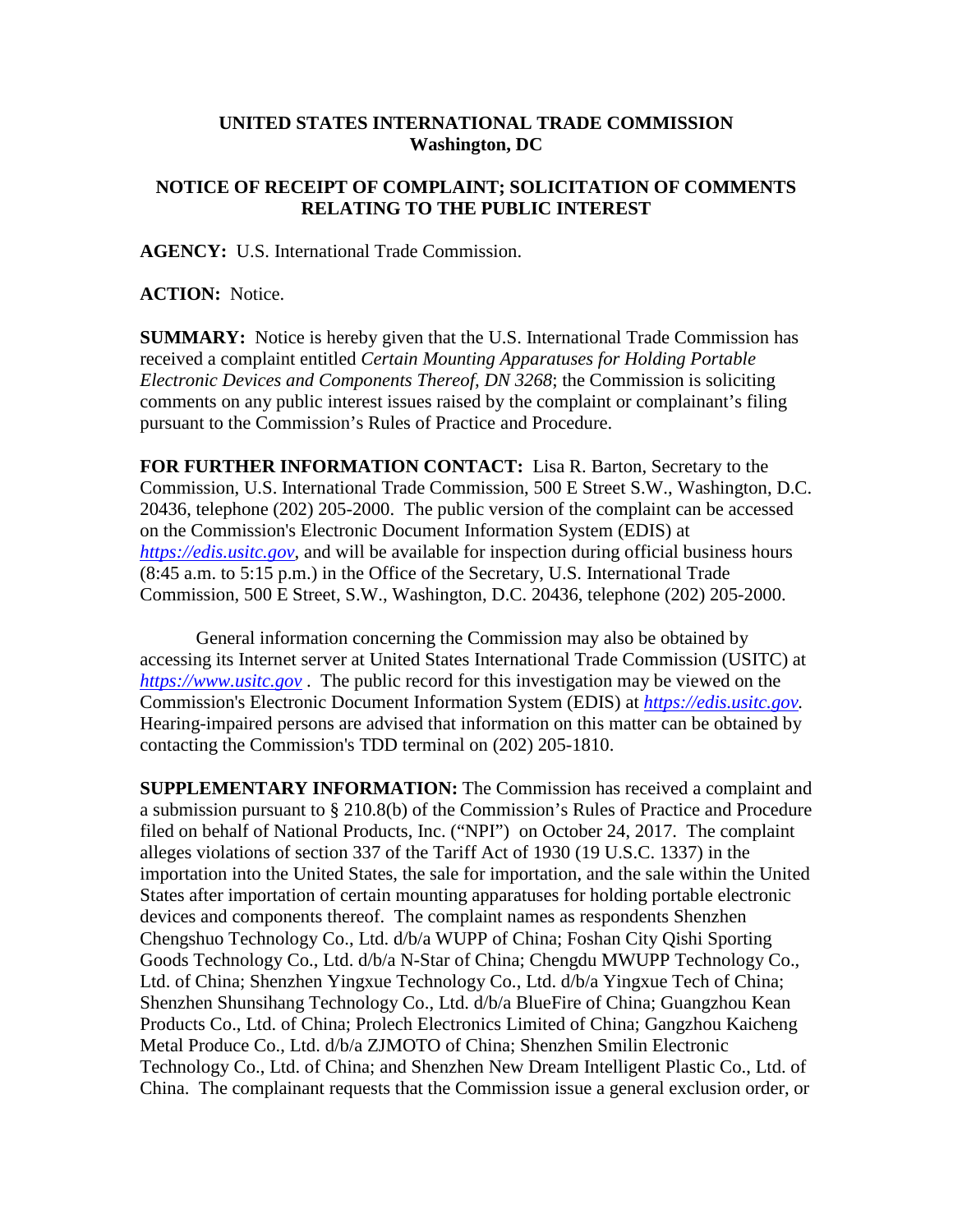in the alternative, a limited exclusion order, cease and desist orders, and impose a bond upon respondents' alleged infringing articles during the 60-day Presidential review period pursuant to 19 U.S.C. 1337(j).

Proposed respondents, other interested parties, and members of the public are invited to file comments, not to exceed five (5) pages in length, inclusive of attachments, on any public interest issues raised by the complaint or § 210.8(b) filing. Comments should address whether issuance of the relief specifically requested by the complainant in this investigation would affect the public health and welfare in the United States, competitive conditions in the United States economy, the production of like or directly competitive articles in the United States, or United States consumers.

In particular, the Commission is interested in comments that:

- (i) explain how the articles potentially subject to the requested remedial orders are used in the United States;
- (ii) identify any public health, safety, or welfare concerns in the United States relating to the requested remedial orders;
- (iii) identify like or directly competitive articles that complainant, its licensees, or third parties make in the United States which could replace the subject articles if they were to be excluded;
- (iv) indicate whether complainant, complainant's licensees, and/or third party suppliers have the capacity to replace the volume of articles potentially subject to the requested exclusion order and/or a cease and desist order within a commercially reasonable time; and
- (v) explain how the requested remedial orders would impact United States consumers.

Written submissions must be filed no later than by close of business, eight calendar days after the date of publication of this notice in the *Federal Register*. There will be further opportunities for comment on the public interest after the issuance of any final initial determination in this investigation.

Persons filing written submissions must file the original document electronically on or before the deadlines stated above and submit 8 true paper copies to the Office of the Secretary by noon the next day pursuant to § 210.4(f) of the Commission's Rules of Practice and Procedure (19 CFR 210.4(f)). Submissions should refer to the docket number ("Docket No. 3268") in a prominent place on the cover page and/or the first page. (*See* Handbook for [Electronic Filing Procedures](https://www.usitc.gov/documents/handbook_on_filing_procedures.pdf), *Electronic Filing Procedures*<sup>[1](#page-1-0)</sup>). Persons with questions regarding filing should contact the Secretary (202-205-2000).

 $\overline{a}$ 

<span id="page-1-0"></span><sup>1</sup> Handbook for Electronic Filing Procedures: *[https://www.usitc.gov/documents/handbook\\_on\\_filing\\_procedures.pdf](https://www.usitc.gov/documents/handbook_on_filing_procedures.pdf)*